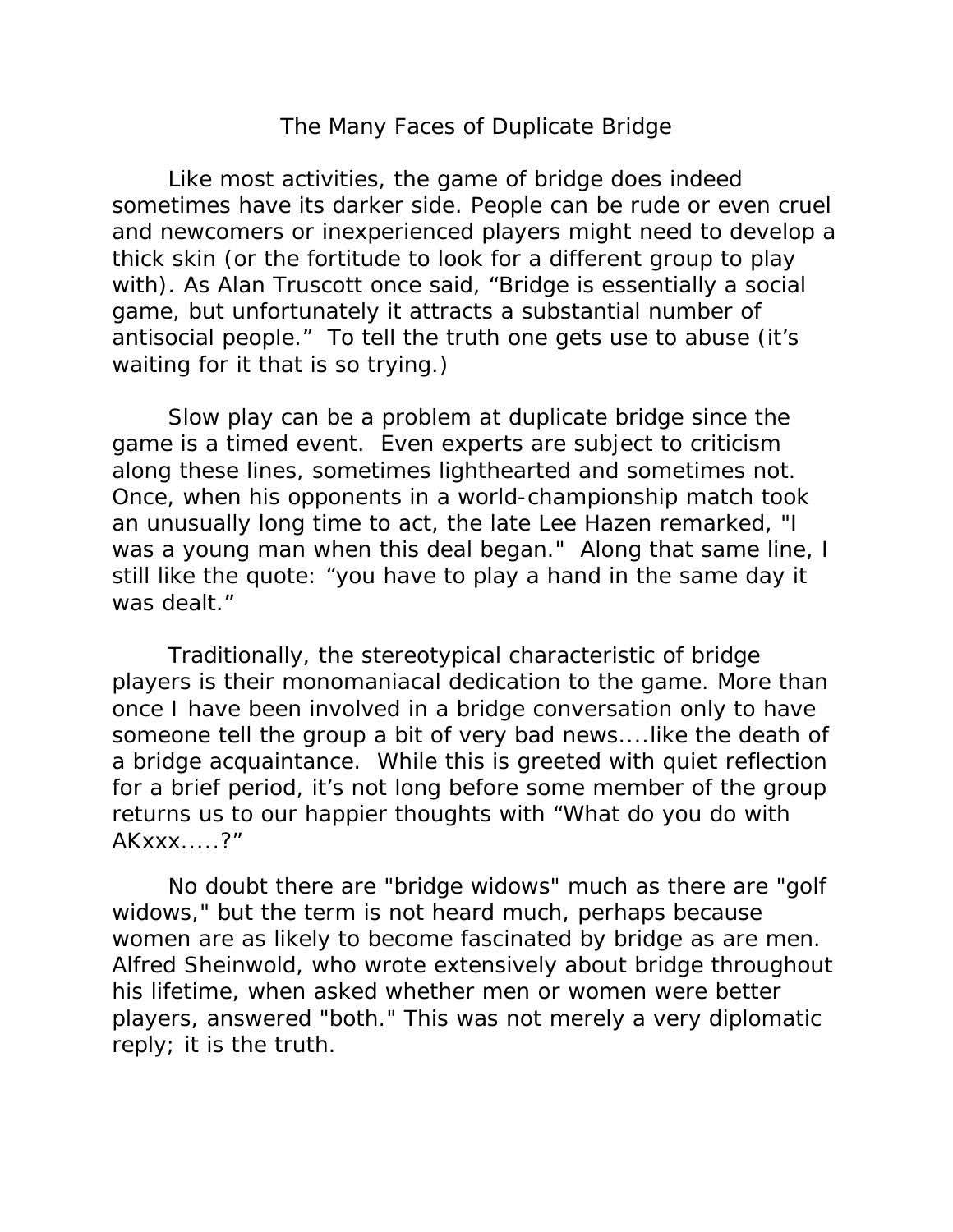I find that one of the better things about bridge is the humorous side. I happen to associate (by choice as surprising as it may seem) with bridge players who not only enjoy discussing bidding, declarer play, and defense, but particularly enjoy the funny things that happen along the way. Not long ago a friend of mine, flustered and defensive at criticism of his declarer play, was heard to remark in all seriousness: "You play it the way I did and see if you can make it." Then there was the man who put down a 4-4-3-2 dummy having bid his four-card heart suit freely at the two level in a competitive auction. When asked if he played negative doubles, he replied with a deadpan face, "Not when there's interference".

 But the main attribute of bridge IS the game itself. We keep coming back to see if we are going to be the hero or the goat today. So take a few moments to see how you would play this hand:

| Vul: Both<br>DIr: West<br><b>IMPS</b><br>Open Lead: ♣Q |                                                       |                  | North<br>$\bullet$ J983<br>$\blacktriangledown$ K 5 4 2<br>$\bullet$ A J 8 4 3<br>♣ |
|--------------------------------------------------------|-------------------------------------------------------|------------------|-------------------------------------------------------------------------------------|
|                                                        |                                                       |                  | South<br>$\bullet$ K 10<br>$\bullet$ A983<br>$\bullet$ K765<br>A K9                 |
| West<br>Pass<br>Pass                                   | Pass Pass Pass<br>$2\bullet$<br>$4\blacktriangledown$ | Pass<br>All Pass | North East South<br>1NT<br>$2\bullet$                                               |